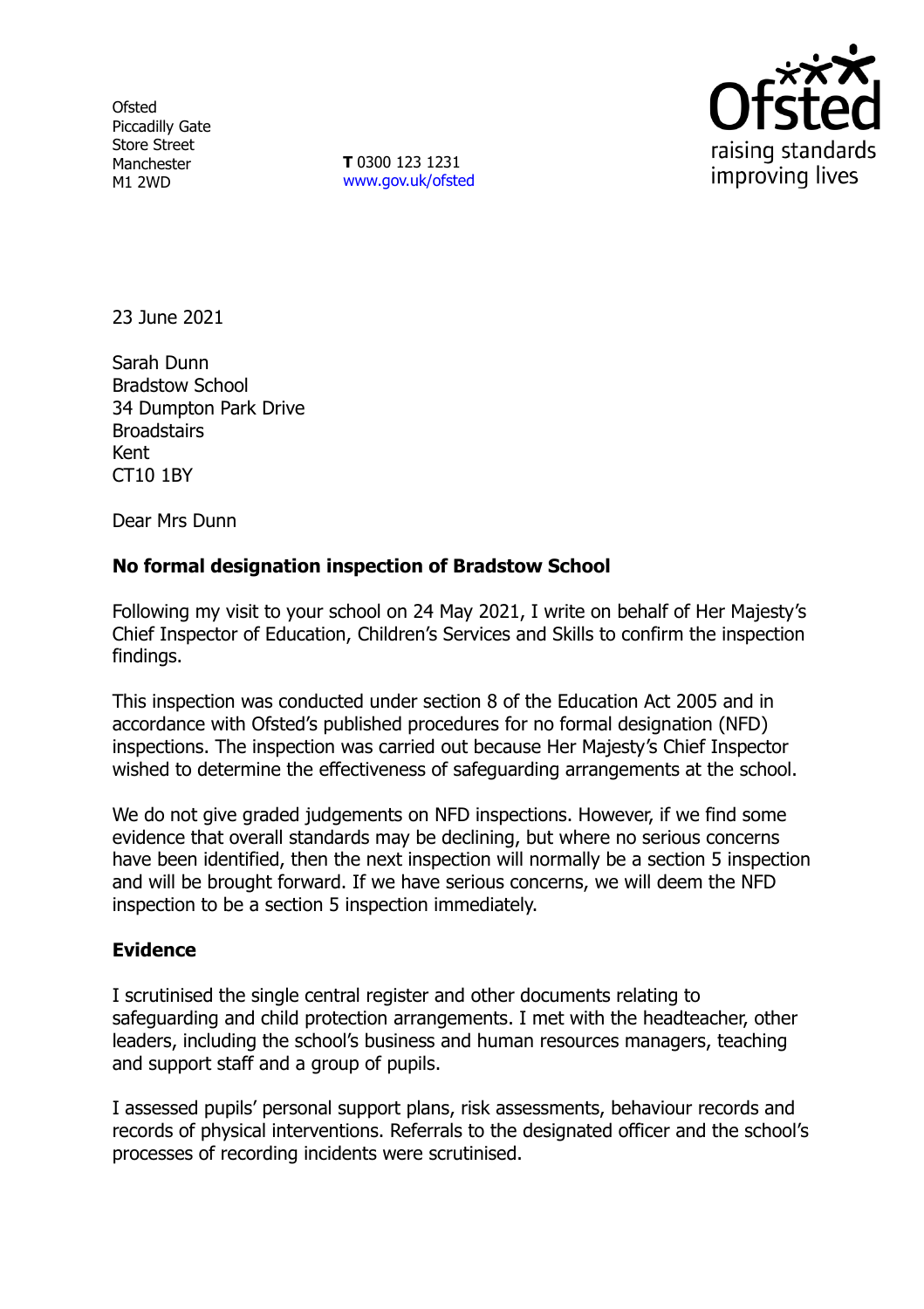

I toured the school site accompanied by the headteacher, visiting classrooms, therapy rooms and communal areas. During my tour of the school, I was able to talk to pupils and to teaching and support staff.

I also met with two social care regulatory inspectors, who were carrying out an aligned monitoring visit at the same time as this inspection.

Having considered the evidence, I am of the opinion that at this time:

## **Safeguarding is effective.**

### **Context**

Currently, there are 62 pupils on roll. The school is registered for pupils aged between five and 19. It caters for pupils with a range of complex special educational needs and/or disabilities. All pupils have an education, health and care plan. All are placed at the school by local authorities, including the London Borough of Wandsworth, which is the school's local authority. Pupils come from a wide range of ethnic backgrounds. Most are boys. Leadership of the school has been stable in recent years. Many staff have worked at the school over a long period of time. The school is governed by a local governing body, with the oversight of Wandsworth local authority.

## **Main Findings**

Leaders, including those in positions of governance, take the welfare, health and safety of pupils seriously. Staff are dedicated and hard working in an environment that can be both challenging and rewarding in equal amounts. Pupils who talked to me were positive about their school. This included those who communicated with the help of a picture exchange communication system.

Leaders and staff are constantly assessing what is right for each pupil at the school. This is particularly the case for pupils whose behaviour can be very challenging if not managed carefully.

Systems and processes to assess pupils' needs and provide the appropriate support are comprehensive. A wide range of specialist staff are directly employed by the school. This includes therapists and staff who specialise in managing challenging behaviour.

Dedicated staff are also employed to manage areas such as employment and human resources, with useful oversight from specialists at Wandsworth local authority. This ensures that aspects such as the school's single central register and the recruitment and management of staff are fit for purpose.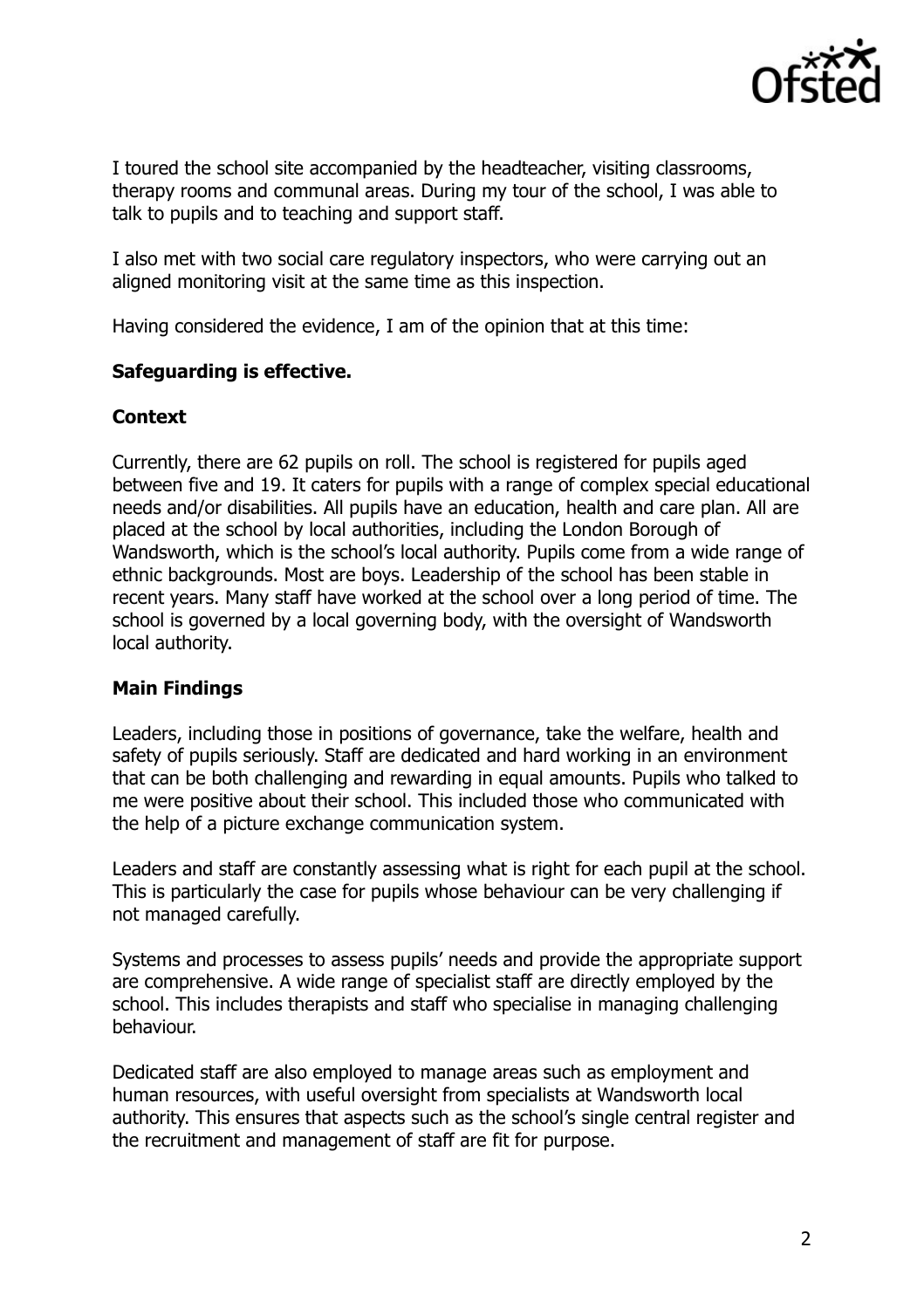

All staff undergo a thorough initial induction process. Ordinarily, this programme lasts for three weeks, although the COVID-19 (coronavirus) pandemic has meant changes have had to be made to some content. Nevertheless, it is clear that staff training for safeguarding and for physical interventions is comprehensive.

Induction is followed by a six-month probationary period where staff continue to develop their expertise. Once probation is finished, staff benefit from ongoing and wide-ranging professional development and refresher training. This is particularly the case for behaviour management and all aspects of safeguarding.

Safeguarding records, including referrals to the designated officer, are managed effectively by leaders. The school maintains an online programme to record safeguarding concerns. All staff are trained to use this. Senior staff responsible for safeguarding constantly monitor this.

Records of incidents, including when physical interventions are used, are comprehensive. Pupils' personal support plans, which include management of behaviour and risk, are also comprehensive. During the scrutiny of plans, I noted that some continue to include reference to 'door holding' as a strategy to deal with challenging behaviour. In the past, this was seen as preferable to physical intervention for some pupils. However, leaders recently informed staff that this practice was to stop with immediate effect. Because of this, teaching and support staff received additional training to support this move. Strategies and plans to manage pupils' behaviour were also reviewed. Consequently, leaders report that there have been no incidents of door holding to manage behaviour in the school since this change was introduced. However, leaders agreed that some personal support plans currently give conflicting guidance to staff, appearing to state that door holding is still an option, albeit in limited circumstances. Leaders agreed that these plans need revising as a matter of urgency. This will ensure that there can be no room for any doubt that this strategy is not to be used as a method of restraining pupils at any time.

## **External support**

Leaders work collaboratively with both Wandsworth and Kent local authorities. Dual arrangements are in place regarding both Wandsworth and Kent Safeguarding Children Multi-Agency Partnerships, with Kent designated officer and 'front door' being the primary port of call for concerns about staff or pupils. The school is also supported by Wandsworth local authority for aspects such as governance, school improvement and finance.